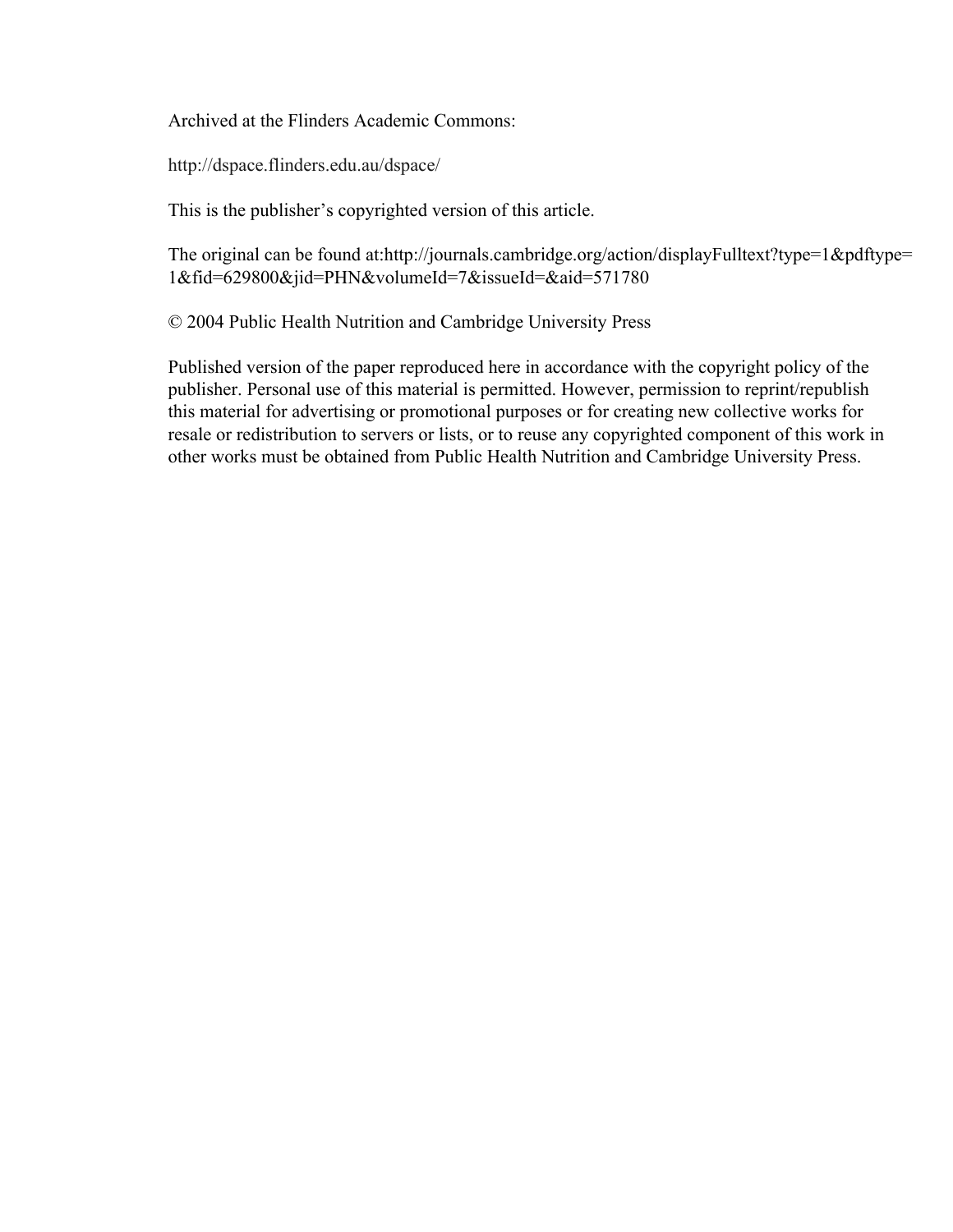Public Health Nutrition: 7(5), 591–598 DOI: 10.1079/PHN2003575

# Public health nutrition and food policy

## Martin Caraher<sup>1,\*</sup> and John Coveney<sup>2</sup>

<sup>1</sup> Department of Health Management and Food Policy, Institute of Health Sciences, City University, Goswell Place, Northampton Square, London EC1V OHB, UK: <sup>2</sup>Department of Public Health, Block G5 The Flats, Flinders Medical Centre, Bedford Park, South Australia 5042, Australia

#### Submitted 19 May 2003: Accepted 6 November 2003

#### Abstract

Food in its many manifestations allows us to explore the global control of health and to examine the ways in which food choice is moulded by many interests. The global food market is controlled by a small number of companies who operate a system that delivers 'cheap' food to the countries of the developed world. This 'cheap' food comes at a price, which externalises costs to the nation state in terms of health consequences (diabetes, coronary heart disease and other food-related diseases) and to the environment in terms of pollution and the associated clean-up strategies. Food policy has not to any great extent dealt with these issues, opting instead for an approach based on nutrition, food choice and biomedical health. Ignoring wider elements of the food system including issues of ecology and sustainability constrains a broader understanding within public health nutrition. Here we argue that public health nutrition, through the medium of health promotion, needs to address these wider issues of who controls the food supply, and thus the influences on the food chain and the food choices of the individual and communities. Such an upstream approach to food policy (one that has been learned from work on tobacco) is necessary if we are seriously to influence food choice.

Keywords Food **Sustainability Globalisation** Food poverty Neo-liberal

As Lang<sup>1</sup> points out, food provides a useful window for academic study across many disciplines. In the social sciences and humanities, for example, much of the research on food has been used to explore family relationships, gender, age and ethnicity, and as a metaphor for society<sup>2–4</sup>. Food has also been taken as a marker of the extent of globalisation and the power of large companies across the food system, and/or of Americanisation<sup>5,6</sup> and as an example of the growth of expertise or 'governmentality<sup>7</sup>.

Interestingly, public health nutrition has examined food almost exclusively from the viewpoint of the provision of nutrition and health, underplaying the role of other structural factors. To say this is not to ignore the importance of individuals, especially in the food they buy, cook and eat, or food's importance in the development of illness or wellness. The extent to which people have real choices, however, is debatable<sup>8</sup>; while we all like to believe that we choose our food freely, the overwhelming evidence is that our choices are constrained by history, class, gender, income, ethnicity and market issues of access, affordability and global supply patterns. There is an argument that individuals select rather than choose freely. Thus to focus public health nutrition activities on campaigns for healthy food choices limits the extent to which improvements in health can be made. Global food trade can contribute to health, but it is

important to note that the current unregulated situation also carries with it a 'transnationalisation' of health  $risks^{9,10}$ 

At this point in time, there is a wide-ranging debate over the role of the food industry in influencing our food choices (see, for example,  $Crister<sup>11</sup>$ ). The World Health Organization (WHO) has challenged the food industry over its role in promoting certain types of fats and processed foods $12,13$ . The industry has responded with threats from the sugar lobby in the USA to 'scupper WHO' by lobbying for an end to government funding  $14$ .

This paper examines the ways in which food policy is of crucial importance to health and nutrition. It makes the case that public health nutrition has not engaged with 'upstream' policy or the determinants of food supply, preferring instead to confine itself mainly to dietary guidelines and lifestyle factors. We have chosen the UK and Australia as examples for a number of reasons. First, these are the countries we are familiar with and, second, to demonstrate the point that even countries of the developed world and leading nations in the Organization for Economic Co-operation and Development still have food and nutrition-related problems. The neo-liberal economic agenda proposed by agencies such as the World Bank and the World Trade Organisation come with their own problems. We could have taken countries from the middle or developing world and indeed many of the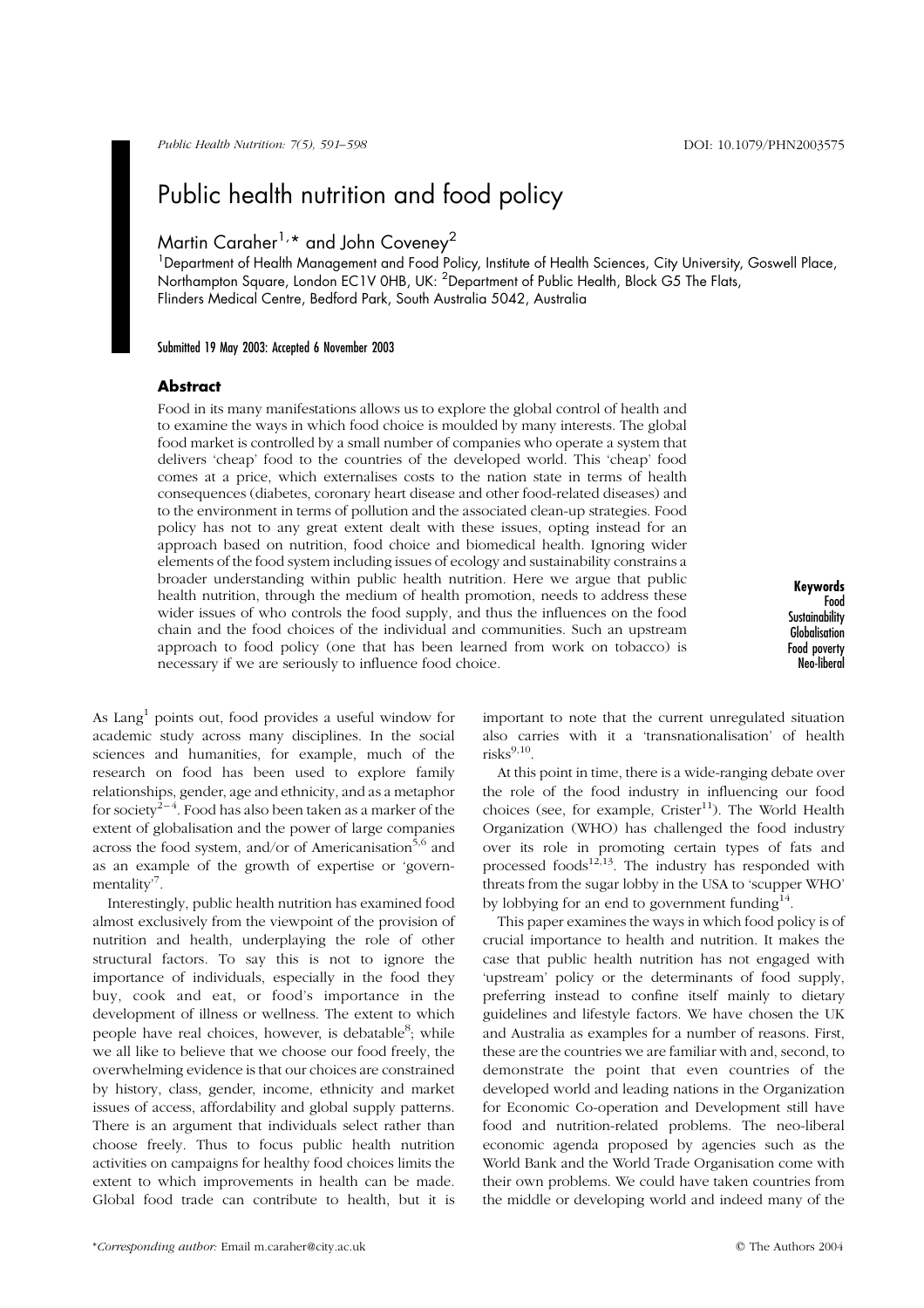problems with diet-related communicable diseases could have been presented with a starker contrast. We chose not to adopt this approach, as we believe there are many lessons to be learned from the developed world for public health nutrition.

The paper sets out the effects of globalisation and the food system on health. Then environmental degradation and the hidden costs of the food supply are explored. Following this, we look at the pressing problem of poverty in developing and developed countries using food (in)security. Lastly, we examine issues related to food policy and public health nutrition using examples from the UK/Europe and Australia: their health promotion systems are similar, but the ways in which food policy has developed are in sharp contrast. In particular, the issues we raise concerning the power of the food industry, and relationships with health promotion activities and public health nutrition professionals, are of crucial importance for public health nutrition and food policy.

### Globalisation, health and food

That we in the developed world eat a different and better diet than did our predecessors 100 years ago is not in doubt. We live longer, are taller and do not suffer from diseases of deprivation associated with food. There have been large and important population health transitions from communicable diseases to non-communicable diseases, many of them diet-related. The developed world is experiencing a so-called 'nutrition transition'15–17, with diseases such as obesity and type II or late-onset diabetes, previously associated with middle age and lifestyle factors, now skipping a generation and occurring amongst younger members of society. The nutrition transition is also occurring in the developing world, with diseases of undernutrition existing side-byside with non-communicable diet-related diseases. The nutrition transition is driven by urbanisation and the increasing supply of ready processed and energy-dense foods in the diet.

The nutrition transition is taking place at a rate faster than was previously thought, with changes related to food and lifestyle factors and the consequent impacts on healthcare systems occurring within one generation<sup>18</sup>. Estimates from WHO for the costs of poor nutrition, obesity and low physical activity in Europe, calculated in disability-adjusted life years, is 9.7%, which compares with 9% due to smoking<sup>19</sup>. Analysis suggests that strategies to promote healthy eating and dietary change are among the most cost-effective of methods of preventing cardiovascular disease<sup>20</sup>.

Globalisation has a number of meanings. The first for our purposes is the economic process of trade liberalisation of food markets $^{21}$ . Globalisation also possesses a cultural and ideological aspect, sometimes referred to as 'McDonaldisation' or 'Coca-Colaisation'<sup>5</sup>. People are being

encouraged to think of food and drink not as coming from farmers or the earth but from giant corporations<sup>22</sup>. This is a methodical moulding of taste with the large corporations now the primary drivers in dietary change, controlling production and distribution chains. The eating habits of whole populations are changing fast. Globalisation of the food chain introduces more opportunities for breakdowns in the safety system and for more people to be affected by any such lapses $^{23}$ .

It can be argued, of course, that the globalisation of food is not new. Colonial powers in the 17th and 18th centuries transported new foods around the globe through, for example, the so-called 'Colombian Exchange' between the New World of the Americas and the Old World of Europe<sup>24</sup>. What is different today is the scale, pace and control of globalisation. These are accelerated by new means of communication, the decreasing time gap between the development and use of new technologies, the easing of global trade barriers and the concentration of power in a few transnational companies  $(TNCs)^{25}$ . Chopra *et al.*<sup>26</sup> argue that food globalisation is having a catastrophic effect on the health of nations in both the developing and the developed worlds, and that the lack of policies which address diet-related non-communicable diseases has to be considered when considering why this situation has arisen.

#### Environmental impacts

One of the fall-outs of the globalisation process is the movement of food between and within countries. The distance food travels in the UK between producer and consumer rose by 30% in 15 years at the end of the 20th century27. This has been called the 'food miles' effect. The increase in food miles results in pollution, the use of pesticides and packaging, and a rise in hidden costs when effects are passed on to other areas. This 'externalisation' of costs results in damage to the environment, human health, etc., with the costs being paid through other budgets such as indirect health costs by a contribution to cardiovascular disease and treatment for food poisoning<sup>28</sup> or environmental costs such as pesticide and nitrate pollution. In the European Union, it is said that consumers pay three times for their food: first across the counter as they buy it, second as part of their contribution to subsidies of agriculture through the Common Agricultural Policy (CAP) and third in the form of cleaning up environmental pollution caused by intensive agriculture<sup>29</sup>.

Equally, Australia is no stranger to the externalised costs of food policy. With a population of 18 million, Australia grows enough to feed  $60$  million<sup>30</sup> and food now comprises some of the country's most lucrative exports. While the externalised costs of food exports are (as usual) hidden, starkly visible are the effects of such intensified food production systems: vast amounts of once arable land now laid barren by the loss of topsoil and salinity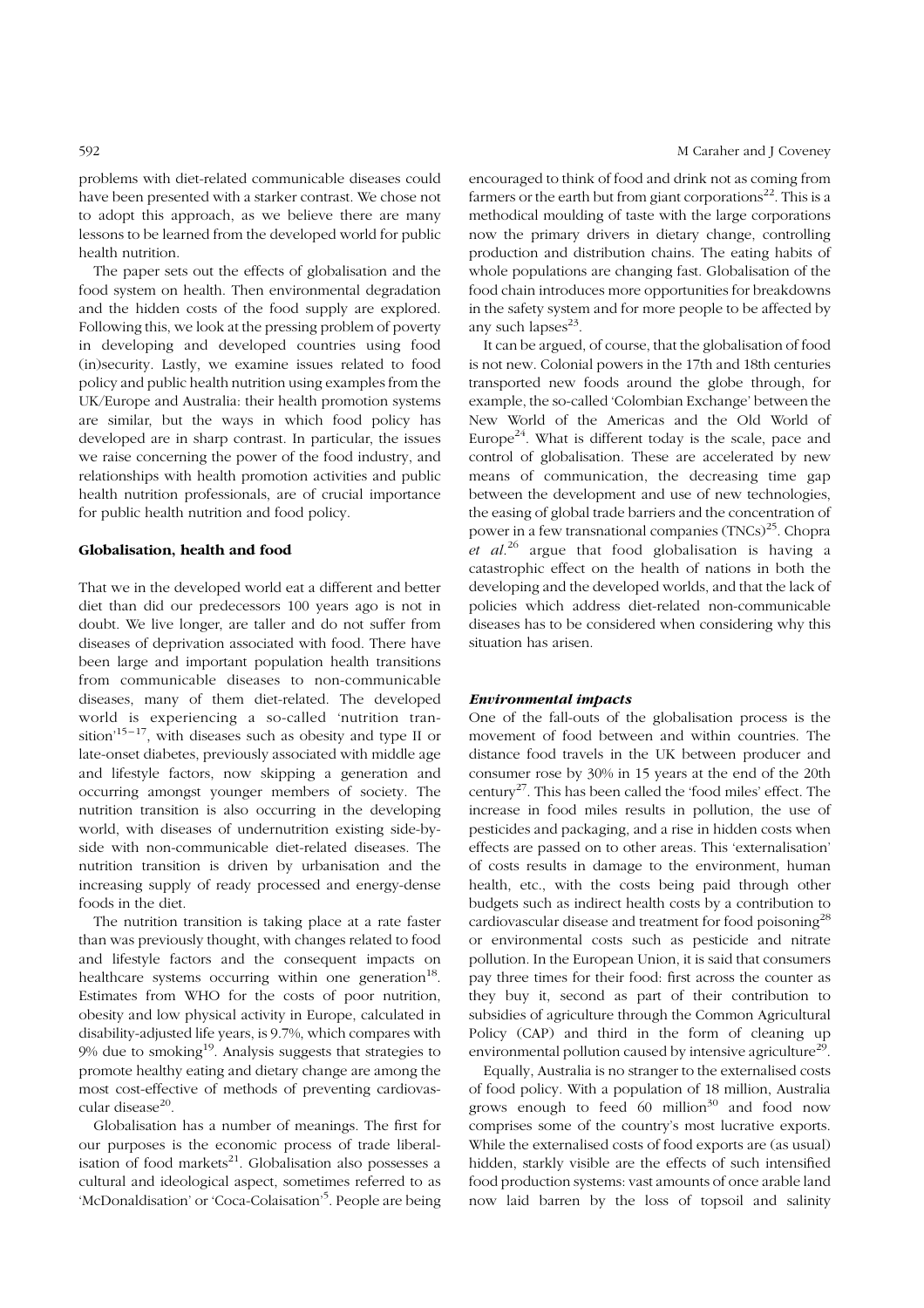Public health nutrition and food policy 593

problems, and waterways and rivers polluted by toxic algal bloom produced by fertiliser run-off $31$ .

If public health nutrition is serious about the healthpromoting effects of settings and environments $32$ , then the evidence from current trends and problems in the food supply chain suggest that it is time for these to be included in any food policy. The relationship between mismanagement of the natural environment and human health has been well documented<sup>33,34</sup>. Yet we find little evidence of public health nutrition making a real attempt to devise or influence food policies to include in their remit environmental aspects.

### Food and food security

The Food and Agriculture Organization  $(FAO)^{35}$  estimated that, for the period 1995 to 1997, 790 million people in the developing world did not have enough to eat. Lest we regard this issue as a 'problem' just of the developing world, the same FAO report pointed out that in the industrialised countries of the First World there were 8 million people undernourished and suffering serious food deprivation. In Eastern Europe this figure is estimated to be 4 million, and in the newly independent states of the former USSR, 22 million (7% of the population). These figures refer only to under-nourishment; they do not account for the lack of culturally and socially appropriate foods.

In the UK, Australia and other affluent countries, people go hungry and adults and children eat nutritionally poor diets as nutritionally sound diets cost more<sup>36-39</sup>. Food security, as the right of individuals and communities to an adequate, culturally appropriate diet, is another of the neglected issues in food policy and public health nutrition.

In developed economies such as the UK and Australia, the poverty gap is also a cultural one and food is one way that people can feel isolated from the cultural norm. A family may be well-nourished from a nutritional perspective but experience deprivation through lack of access to valued foods, preferred foods or consistent amounts of food $40$ . Thus poverty and food security can be observed at a sub-national level, especially as we shift our conception of want and scarcity and move away from traditional approaches to food and nutrition based on knowledge and skills to one of access and financial  $resources^{41,42}.$ 

The emergence of 'food deserts' – or perhaps more appropriately titled 'retail deserts' – provides one example of a new view of food insecurity, poverty and inequalities in developed countries. Food deserts is a term used to describe the idea that, in an affluent country like the UK, there are areas where affordable and healthy food is not available, but affordable, unhealthy and highly processed food is, giving rise to the contention that 'good food is a bad commodity, but good commodities are often bad foods'.

In the UK the food retail market is dominated by large retailers or multiples, resulting in the development of

superstores, supermarkets and hypermarkets called by some 'cathedrals of consumption'<sup>5</sup>. Table 1 summarises the concentration of the retail grocery market in seven developed countries.

In the UK the concentration of the grocery market has contributed to:

- . the social and economic demise of inner cities as stores have moved to out-of-town locations;
- . the destruction of rural economies; and
- . the creation of areas wherein certain sections of the community, like single mothers, the elderly and those without access to a car or with poor public transport, are physically and socially isolated<sup>45</sup>.

The concentration of market share in the UK was accompanied by the development of out-of-town supermarkets and the closure of great numbers of local corner and village shops, both in urban and rural areas $46$ . By the end of the 1990s in the UK, 42% of rural parishes had no shop<sup>47</sup>. A study in rural South Australia showed that as food was trucked to rural communities, quality generally went down and prices rose, often considerably<sup>48</sup>. Fresh foods, for example fruit and vegetables, were the most often affected. Rural and remote aboriginal communities, where diet-related diseases are usually highest and where fresh food consumption usually lowest, were most disadvantaged.

The impact of supermarkets is insidious and not just a feature of developed-world economies: they exercise control over all parts of the food supply chain and dictate what is grown in developing or low-income countries for supply to middle- and high-income countries. Their growth in Latin America and Africa is cause for concern, with, for example, supermarkets occupying 60% of the national retail sector in Latin America and around half this level for fresh fruit and vegetables<sup> $49,50$ </sup>. The point here is that the power of retail giants like supermarkets extends beyond what they sell, to their sourcing and buying policies.

| Country   | Concentration                                                        |
|-----------|----------------------------------------------------------------------|
| UK        | Five major retailers account for 61%<br>of all food grocery shopping |
| France    | Five main retailers account for 80%<br>of all food shopping          |
| Germany   | Four major retailers account for 80%<br>of all food shopping         |
| Ireland   | Three major retailers account for 59%<br>of all food shopping        |
| Finland   | Two major retailers account for 79%<br>of all food shopping          |
| Sweden    | Three major retailers account for 61%<br>of all food shopping        |
| Australia | Two major retailers account for 76%<br>of all food shopping          |

Source: Adapted from Atkins and Bowler<sup>43</sup> and the National Association of Retail Grocers of Australia<sup>4</sup>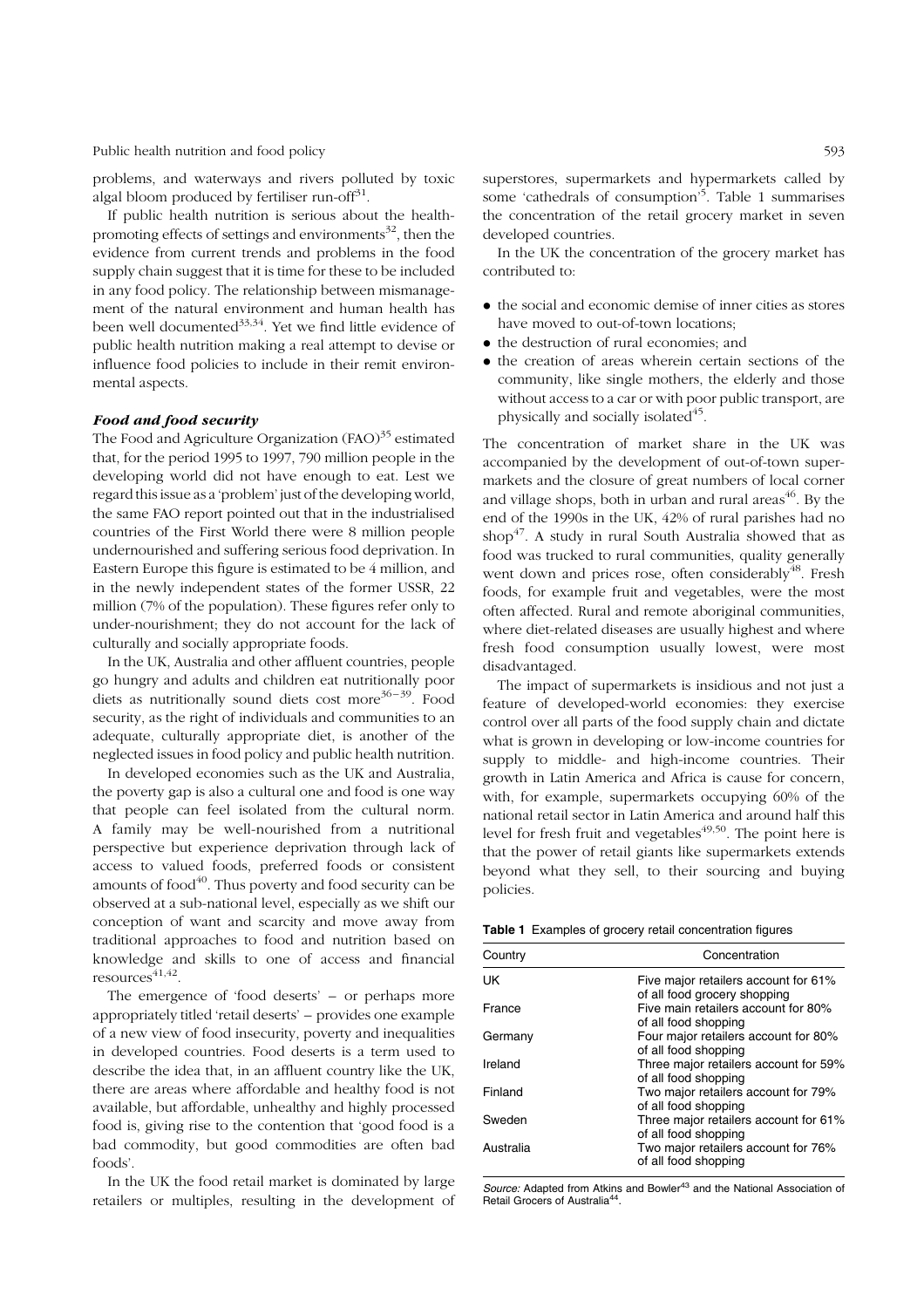So far we have examined a number of pressing health issues which, we argue, arise directly or indirectly from food policy decisions or a lack of decision-making. Many of these decisions are made at a global level in corporate boardrooms or government offices affecting communities and regions across the globe. We now examine in detail the situation in two countries – the UK and Australia – to show how food policy decisions have omitted health considerations.

#### Food policy – the UK

The UK has seen a change from self-sufficiency in World War II to post-war policy concerned with the provision of cheap food from a global market<sup>51</sup>. The underlying philosophy was and still is that of neo-liberal econ $omics^{8,52}$ . We now know that this came with a cost – the relaxing of standards with relation to food safety (e.g. bovine spongiform encephalopathy and foot-and-mouth disease); less obvious costs are the re-emergence of food poverty and the rise of food insecurity as outlined above<sup>53</sup>. The Acheson Independent Inquiry<sup>54</sup> into inequalities in health pointed out a number of areas related to food where government needed to take action on issues such as food deserts and the impact of subsidies such as CAP on food choice55. Current government approaches in the UK fail to address food choice at a structural level, insteadopting fora focus on changing individual behaviours, such as increasing the consumption of fruit and vegetables, without adequately addressing how these would be supplied across the population or the impact on the environment of transporting fruit from Mediterranean regions to meet increased demand in the UK.

The current response to issues of food and public health nutrition in the UK has been on cancer and coronary heart disease as major priorities, and to some extent on prevention of these diseases by tackling the major risk factors such as smoking, obesity, physical inactivity and nutritionally poor diets<sup>56–58</sup>. But none of them explicitly deals with issues of access or food poverty or wider environmental issues. There are also many pilot schemes dealing with increasing the intake of fruit and vegetables in schools and in deprived communities<sup>59,60</sup>, which again pay scant attention to wider elements of sustainability. There is a plethora of community activity occurring to tackle issues of food access and food poverty, by encouraging local communities to set up self-help projects often to do with skills acquisition; a few deal with access issues but usually in the form of food co-ops or growing schemes<sup>61</sup>. Most are downstream initiatives. There are few projects supported by public health funding which look at the food supply system itself.

The point is not that projects which focus on 'downstream' or local agendas are inappropriate, but that they should be matched and supported by projects which focus upstream on the food supply chain within a framework of policy development $^{62}$ . Analysis found that the activities specified changing individual skills and were unlikely to meet this aim. In fact, the focus on skills may divert attention from the determinants of food poverty by offering short-term solutions to long-term problems and diverting attention from the real causes or determinants.

#### Food policy – Australia

Recognising a need to be more competitive on the international market, over the last two decades Australia has been a great advocate of neo-liberal free-market reforms. The Australian Government has weaned farmers off subsidies that protect local industries, and tariffs have gradually been lifted. In this new-world order, Australian farmers had to produce and export more to stay viable. This effectively has worsened the market (through oversupply) and continues environmental degradation of the land through unsustainable farming practices $^{63}$ . The effects have been devastating for the health and welfare of the rural sector, with fewer family farms and a growth of corporate forms of agricultural production $64$ .

Neo-liberal policies have also been applied to the Australian home market. A review of Australian food standards was undertaken in 1997 with an explicit objective to reduce the regulatory burden, which was considered to stifle food industry creativity<sup>65</sup>. The extent to which flair and imagination in the food industry is compatible with health is, however, questionable. The development and marketing of foods modified to have a so-called 'health benefit' is a case in point. So far, Australian consumers have been protected by food standards preventing the labelling of foods with claims of outright and specific health benefits (so-called 'health claims'). This protection is based largely on the fact that a 'magic bullet' approach is considered unrealistic for most diet-related diseases because of their multi-factorial development. Heavy pressure has been brought to bear on the Australian national food regulation authority, under the auspices of the Minister of Health, to reduce this regulatory burden and health claims legislation is being reviewed $^{66}$ . The assumption is that the market, not the Minister, should rule. Many believe, however, that a rationalisation of food standards will not be in the best interests of health<sup>67</sup>.

Of course, fixing and fiddling with ingredients in processed foods will do little to address a major problem in the Australian diet: the lack of fresh and minimally processed foods, especially fruits and vegetables<sup>68</sup>. Nor will it address the pressing diet-related problems in Australian indigenous populations. These are mainly problems of poverty and access to good food. And cosmetic changes to food will not address the environmental problems that are created in Australia by conventional food systems<sup>69</sup>. The introduction of health claims will of course require a raft of new legislation to regulate the food industry to ensure that it does not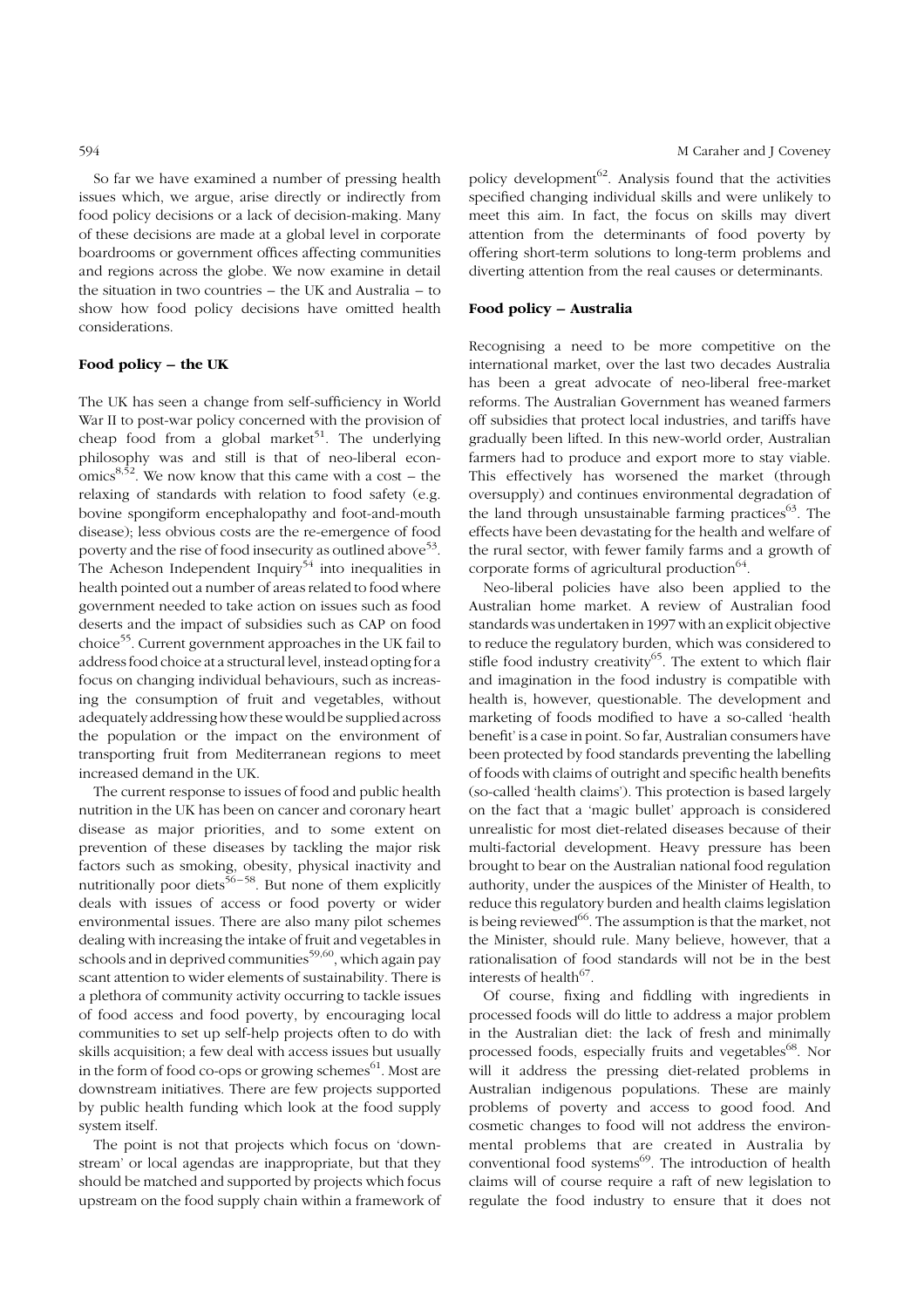#### Public health nutrition and food policy 595

overstate or exaggerate the benefits of fortified foods. Administration of this regulation will undoubtedly be costly, raising serious questions about the appropriate use of public funding to 'police' the marketing of yet more processed foods with dubious health benefits.

#### Australia and the UK: policy options

What is needed in countries like the UK and Australia are public health approaches that focus upstream on the food supply chain to complement the current plethora of downstream initiatives and which integrate the safety, environment and nutritional perspectives at all levels. There is a need for public health policy to address ecological issues of food at all stages of the food chain, as is often said 'from farm to plate'. Current health promotion concentrates on the later aspects of the food chain when food reaches people and as it enters their mouths. In short, we need to move our focus from 'post-swallowing' food and nutrition interventions to 'pre-swallowing' conditions<sup>70</sup>.

Policies also need to be developed to reduce poverty, allowing access to good food by those who need it most. The fact that poverty exists in developed countries – albeit relative – is a major revelation to many, including public health workers who assume that the provision of 'cheap' food has resulted in the demise of food poverty. Also needed are food practices – whether at the farm, the shop or the kitchen – which promote fresh, minimally processed foods produced in ways that are sustainable to health and the environment.

Such policies and practices sit comfortably with current trends. We are already seeing, for example, the emergence of the local over the global, fresh and organic foods as opposed to processed foods, skills development as opposed to de-skilling, and a concern with the environment and food production. The food industry looks at these developments and is ready to respond and create niche markets. The UK food industry has been quick to respond to consumer fears by the removal of genetically modified foods from the shelves of shops $71,72$ . While these are responses to public concerns over food, we should be clear that these reactions are not based on one of concern for the health of consumers but, rather, on the impact on sales and profits. Already the large TNCs engaged in the development of new food technologies such as genetically modified organisms and functional foods are regrouping, and a strategy based on a public health approach is being adopted<sup>73</sup>. Many are now arguing that margarines which reduce cholesterol and currently occupy a niche market, in terms of market distribution and a premium price, should be considered a component part of public health interventions; that is, subsidised and made available to a whole population on prescription. Their marketing – or rather lobbying – is not

aimed at the public but at policy-makers in Departments of Health across the developed world<sup>74</sup>.

#### Conclusions

In this paper we have argued, and provided evidence to demonstrate, that in the area of food, public health nutrition has largely focused on the transfer of knowledge and skills and has over-emphasised behavioural explanations and encouraged health promotion to favour lifestyle intervention rather than tackle structural factors. There is ample evidence that people do possess the skills and knowledge but not always the resources necessary to put their intentions into action<sup>75,76</sup>. Food policy should seek to make the social infrastructure conducive to healthy decisions about food.

To address the factors highlighted in this paper, health promotion workers need not just different orientations but additional skills and professional leverage backed by wider social forces. Tactically, public health nutrition, health educators and promoters could take this opportunity to move away from the emphasis on the consumer and to build on the experience of alliances and lobbying.

The dominant food system premised on neo-liberal economics and the power of large companies has not solved all the problems associated with food and disease in countries such as Australia and the UK; it has in fact introduced its own set of problems concerned with food access, equity and problems with the growing and supply of foods to communities. Australia and the UK show the two sides of this dilemma, with the latter relying on the global market for its food supply and the former on the global market to distribute its surplus food. Both have implications: the UK approach encourages indigenous communities in developing countries to change their local growing systems to cater for the developed world; the export agenda pursued by Australia similarly undermines indigenous agriculture by providing cheap and sometimes inappropriate food.

For public health nutritionists working at a local level, this may seem very removed from the reality of running a food and health project or promoting healthy eating. Work from Toronto suggests that food and nutrition work should address the following as part of developing food citizenship (as opposed to a model based on food consumerism):

- . not use strategies based on charity;
- . account explicitly for the de-skilling and sense of isolation caused by global food systems and work with both local and global issues at the same time; and
- . must deliberately take back some degree of control of food distribution from the dominant food system $^{77}$ .

Equally, alliances that in practice subjugate public health concerns to commercial interests or encourage public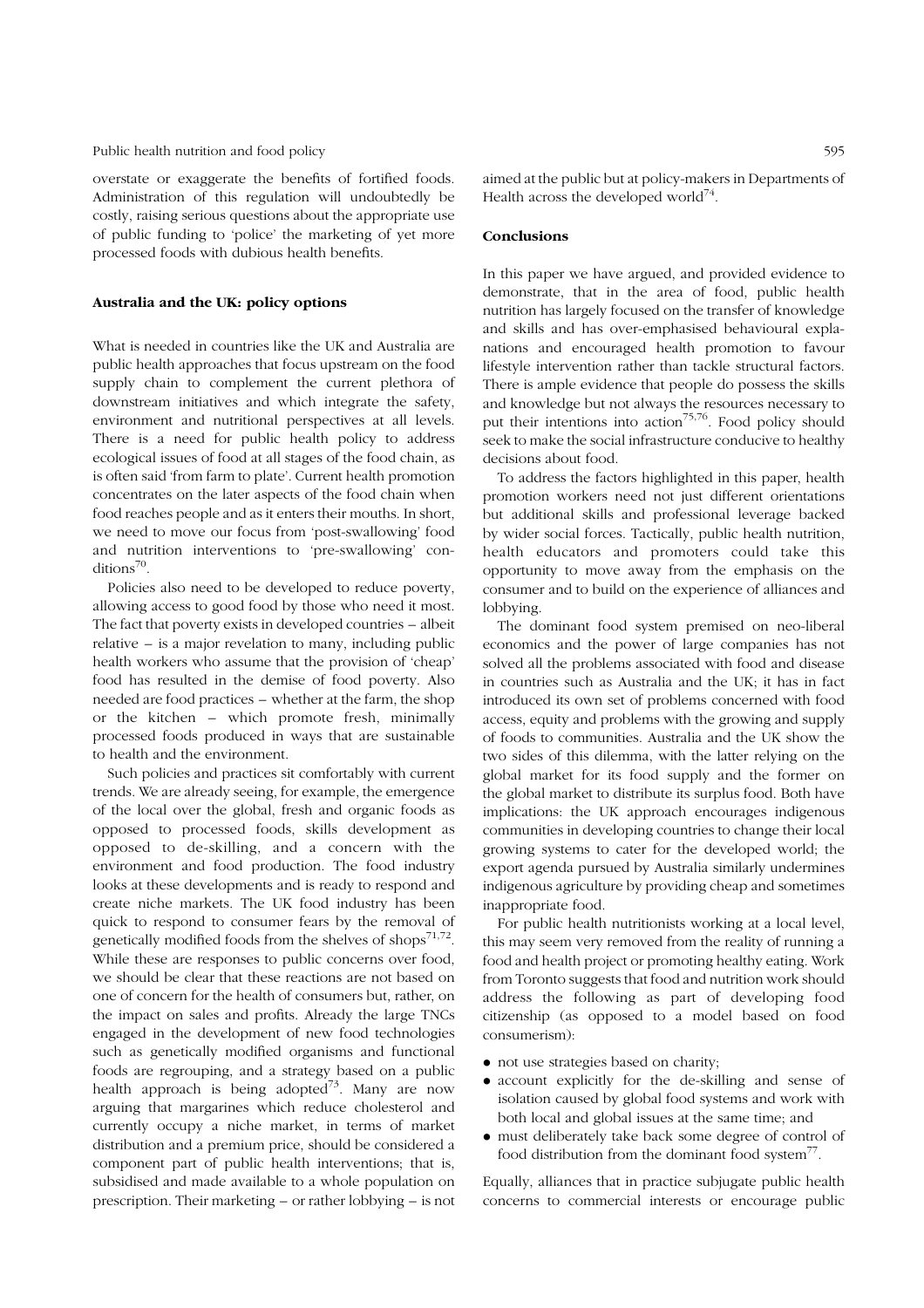health to mimic commercial ways of working without clear health strategies should be treated with caution<sup>78</sup>. More evidence is needed of actual health gain from alliances between commercial companies, such as supermarkets, and health promotion agencies that focus only on the provision of health information for consumers79. At best, such approaches often focus only on the benefits to the end consumer, and often the affluent consumer (e.g. lowering of fat intake/increase in fruit and vegetable consumption), ignoring many of the wider issues we have raised in this paper. In essence we believe that food policy must come to grips with the global and environmental nature of the food supply, especially if 'the new ecological public health principles like social justice and equity, and access to health through food are to be addressed<sup>'80</sup>.

Working with powerful interests such as food companies needs to be approached with caution, and the work needs to be conducted with a clear public health nutrition agenda in mind, as opposed to the interests of the food sector being paramount. This lesson has been learned by organisations such as WHO in the development of global and regional policy<sup>81</sup>. In his work in resisting the intrusion of Wal-Mart into local communities in the USA ('sprawl-busting'), Norman<sup>82</sup> notes that the key is not to reject big business outright but to accept them on your terms, not theirs – this is influenced by the type of society we want to live in. Influencing powerful interests can be done at the individual level, where we can make clear our concerns by using our influence as consumers and taking our business elsewhere. As professionals we can encourage our representative groups to voice concerns over the increasing concentration of our food system in a small number of transnational companies. This includes making representations to national government and to international organisations with a responsibility for trade, such as the World Trade Organisation and the World Bank<sup>83</sup>.

#### References

- 1 Lang T. Old policies, new recipes? Times Higher Education Supplement 15 March 2002; 15.
- 2 Barthes R. Mythologies. London: Palladin, 1973.
- 3 Brannen J, Dodd K, Oakley A, Storey P. Young People, Health and Family Life. Milton Keynes, UK: Open University Press, 1994.
- 4 Charles N. Food and family ideology. In: Jackson S, Moores S, eds. The Politics of Domestic Consumption. Hemel Hempstead, UK: Prentice Hall/Harvester Wheatsheaf, 1995.
- Ritzer G. The McDonaldisation of Society. The Millennium Edition. Thousand Oaks, CA: Pine Forge Press, 2000.
- 6 Ritzer G. September 11, 2001: mass murder and its roots in the symbolism of American consumer culture. In: Ritzer G, ed. McDonaldisation: The Reader. London: Sage, 2002; 199–212.
- Coveney J. Food, Morals and Meaning: The Pleasure and Anxiety of Eating. London: Routledge, 2000.
- 8 Lang T. The new globalisation, food and health: is public health receiving its due emphasis? Journal of Epidemiology and Community Health 1998; 52: 538–9.
- 9 Bettcher D, Yach D, Guindon GE. Global trade and health: key linkages and future challenges. Bulletin of the World Health Organization 2000; 78(40): 521–34.
- Bettcher D, Lee K. Globalisation and public health. Journal of Epidemiology and Community Health 2002; 56: 8–17.
- 11 Crister G. Fat Land. Boston, MA: Houghton Mifflin, 2003.
- 12 Fleck F. WHO challenges food industry in report in diet and health. British Medical Journal 2003; 326: 515.
- 13 World Health Organization (WHO). Diet, Nutrition and the Prevention of Chronic Diseases. Technical Report Series No. 916. Geneva: WHO, 2003.
- 14 Boseley S. Sugar industry threatens to scupper WHO. The Guardian 21 April 2003; 1–2.
- 15 Caballero B, Popkin B. The Nutrition Transition: Diet and Disease in the Developing World. London: Academic Press, 2002.
- 16 Popkin B. The nutrition transition and its health implications in lower-income countries. Public Health Nutrition 1998;  $1(1): 5-21.$
- 17 Drewnowski A, Popkin BM. The nutrition transition: new trends in the global diet. Nutrition Reviews 1997; 55: 31–43.
- 18 Guldan G. Paradoxes of plenty: China's infant and child feeding transition. In: Jing J, ed. Feeding China's Little Emperors: Food, Children and Social Change. Stanford, CA: Stanford University Press, 2000.
- 19 World Health Organization (WHO). Food and Nutrition Action Plan for Europe. Copenhagen: WHO European Regional Office, 2000.
- 20 Brunner E, Cohen D, Toon L. Cost effectiveness of cardiovascular disease prevention strategies: a perspective on EU food based dietary guidelines. Public Health Nutrition 2001; 4(2B): 711–5.
- 21 Barris E, McLeod K. Globalization and international trade in the twenty-first century: opportunities for and threats to the health sector in the South. International Journal of Health Services 2000; **30**(1): 187-210.
- 22 Klein N. No Logo. London: Flamingo, 2000.
- World Health Organization (WHO). Food Safety and Globalisation of Trade in Food: A Challenge to the Public Health Sector. Geneva: WHO Food Safety Unit, 1998.
- 24 Sokolov R. Why We Eat What We Eat: How the Encounter Between the New World and the Old Changed the Way Everyone on the Planet Eats. New York: Summit Books, 1991.
- 25 Castells M. The Rise of the Network Society: Economy, Society and Culture. Vol. 1. Oxford: Blackwell, 1999.
- 26 Chopra M, Galbraith S, Darnton-Hill I. A global response to a global problem: the epidemic of overnutrition. Bulletin of the World Health Organization 2002; 80: 952-8.
- 27 Paxton A. The Food Miles Report. London: Sustainable Agriculture, Food and Environment (SAFE) Alliance, 1994.
- 28 French Presidency. Health and Human Nutrition: Elements for Action. Working Paper. Brussels: European Commission, 24 August 2000.
- 29 Pretty J, Brett C, Hine RE, Mason CF, Morison JIL, Raven H, et al. An assessment of the total external costs of UK agriculture. Agricultural Systems 2000; 65: 113–36.
- 30 Bawden R. Eating into the environment. In: Proceedings of Eating into the Future Conference, Adelaide, 1999 [online]. Available at http://www.pandora.nla.gov.au/ nph-arch/1999/Z1999-Oct-11 and http://www.chdf.org.au/ eatwellsa/conference/index.htm. Accessed 20 December 2003.
- 31 Coveney J. Food security and sustainability: are we selling ourselves short? Asia Pacific Journal of Clinical Nutrition 2000; 9: S97–100.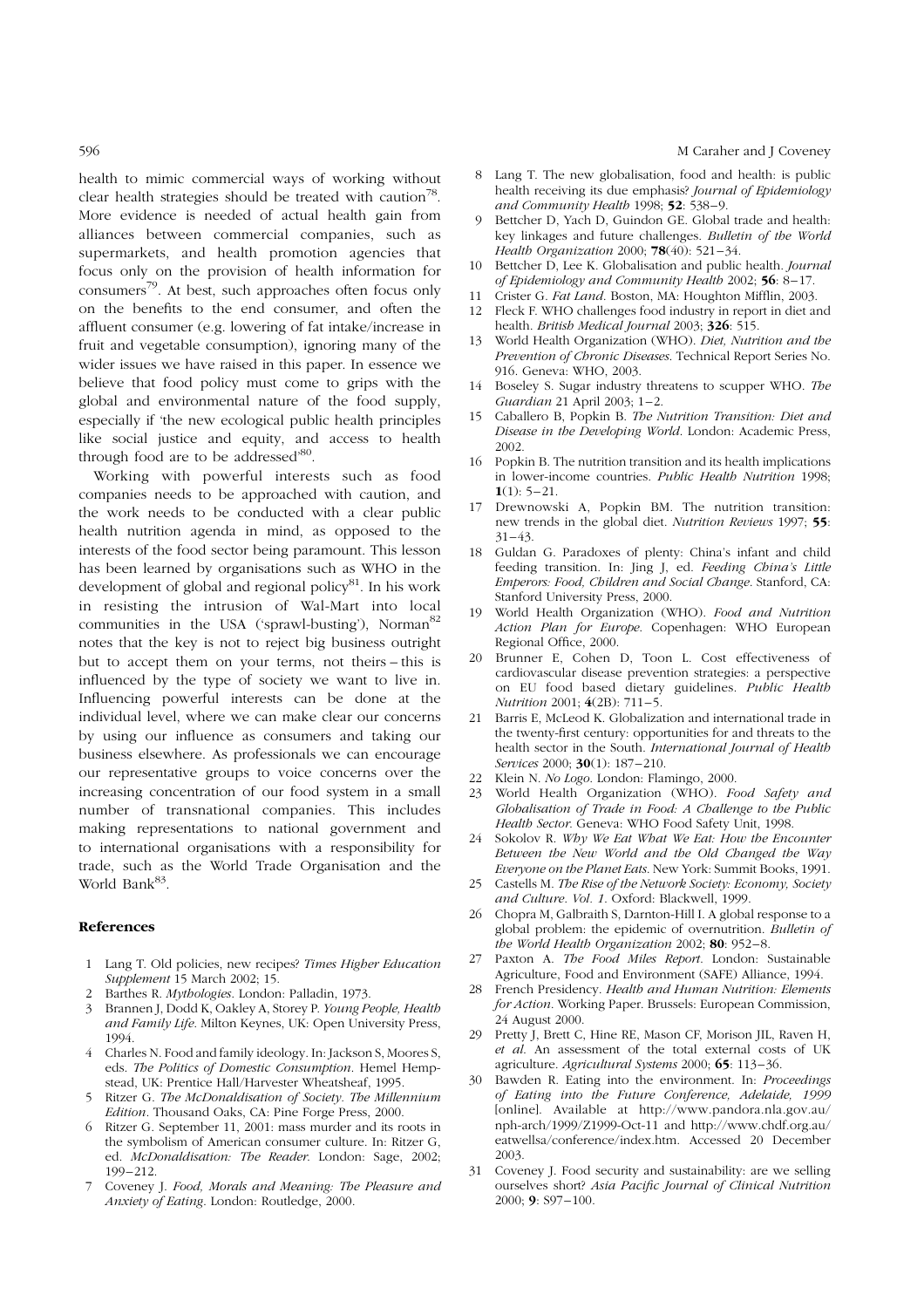Public health nutrition and food policy 597

- 32 Baum F. The New Public Health: An Australian Perspective, 2nd ed. Melbourne: Oxford University Press, 2002.
- 33 McMichael T. Human Frontiers, Environments and Disease: Past Patterns, Uncertain Futures. Cambridge: Cambridge University Press, 2001.
- 34 Sherman D, Sauer-Thompson G. Green or Gone: Health, Ecology, Plagues, Greed and Our Future. Adelaide: Wakefield Press, 1998.
- 35 Food and Agriculture Organization (FAO). Food Insecurity: When People Must Live with Hunger and Fear of Starvation. Rome: FAO, 1999.
- 36 United Nations International Children's Fund (UNICEF). The Urban Poor and Household Food Security: Policy and Project Lessons of How Government and the Urban Poor Attempt to Deal with Household Food Insecurity, Poor Health and Malnutrition. New York: UNICEF, 1994.
- 37 Dobson B, Beardsworth A, Keil T, Walker R. Diet, Choice and Poverty: Social, Cultural and Nutritional Aspects of Food Consumption among Low Income Families. York, UK: Family Policy Studies Centre, Joseph Rowntree Foundation, 1994.
- 38 Köhler BM, Feichtinger E, Barlösius E, Dowler E, eds. Poverty and Food in Welfare Societies. Berlin: Sigma, 1997.
- 39 Smith A, Booth S. Food insecurity in Australia. Australian Journal of Nutrition and Dietetics 2001; 58(3): 188–94.
- 40 Crotty P. Food and class. In: Germov J, Williams L, eds. A Sociology of Food and Nutrition: The Social Appetite. Melbourne: Oxford University Press, 1999; 135–48.
- 41 Caraher M, Dixon P, Lang T, Carr-Hill R. Barriers to accessing healthy foods: differentials by gender, social class, income and mode of transport. Health Education Journal 1998;  $57(3): 191 - 201.$
- 42 Lang T, Caraher M. Food poverty and shopping deserts: what are the implications for health promotion policy and practice. Health Education Journal 1998; 57(3): 202–11.
- 43 Atkins P, Bowler I. Food in Society: Economy, Culture and Geography. London: Arnold, 2001.
- 44 National Association of Retail Grocers of Australia (NARGA). Time Issues Pack. Parramatta: NARGA, 2001.
- 45 Robinson N, Caraher M, Lang T. Access to shops; the views of low income shoppers. Health Education Journal 2000; 59(2): 121–36.
- 46 Cranbrook C. The Rural Economy and Supermarkets. Suffolk: Great Glenham Farms, 1997.
- 47 Goldsmith Z, Roth S. How to show you love the planet. New Statesman 16 July 2001; 18–21.
- 48 Meedeniya J, Smith A, Carter P. Food Supply in Rural South Australia: A Survey of Cost, Quality and Variety. Adelaide: Eat Well South Australia, 2000.
- 49 Reardon T, Berdegué JA, Farrington J. Supermarkets and farming in Latin America: pointing directions for elsewhere? Natural Resource Perspectives 2002; 81: 1–6.
- 50 Faiguenbaum S, Berdegué JA, Reardon T. The rapid rise of supermarkets in Chile: effects on dairy, vegetables and beef chains. Policy Development Review 2002; 20(4): 459–72.
- 51 Lang T. Local sustainability in a sea of globalisation? The case of food policy. In: Kenny M, Meadowcroft J, eds. Planning Sustainability. London: Routledge, 1999.
- Lang T. Diet, health and globalisation: five key questions. Proceedings of the Nutrition Society 1998; 58: 335-43.
- 53 Dowler E, Turner S, Dobson B. Poverty Bites: Food, Health and Poor Families. London: Child Poverty Action Group, 2001.
- 54 Acheson D. Independent Inquiry into Inequalities in Health Report. London: The Stationery Office, 1998.
- Grant W. The prospects for CAP reform. Political Quarterly  $2003 \cdot 74(1) \cdot 19 - 26$
- 56 Department of Health (DoH), The NHS Plan. Cm 4818-1. London: DoH, 2000.
- 57 Department of Health (DoH). National Service Framework

for Coronary Heart Disease: Modern Standards and Service Models. London: DoH, 2000.

- Department of Health. The NHS Cancer Plan: A Plan for Investment, A Plan for Reform. London: The Stationery Office, 2000.
- Department of Health. The National School Fruit Scheme [online], 2001. Available at http://www.doh.gov.uk/schoolfruitscheme. Accessed 25 October 2003.
- 60 Department of Health. Five-a-day Update [online], 2001. Available at http://www.doh.gov.uk/fiveaday. Accessed 25 October 2003.
- 61 Dowler E, Caraher M. Local food projects: the new philanthropy? Political Quarterly 2003;  $\overline{74}(1)$ : 57–65.
- 62 McKinlay JB, Marceau LD. Upstream health public policy: lessons from the battle of tobacco. International Journal of Health Services 2000; **30**(1): 49-69.
- 63 Vanclay F, Lawrence G. The Environmental Imperative: Ecosocial Concerns for Australian Agriculture. Rockhampton: Central Queensland University Press, 1995.
- Lawrence G, Share P, Campbell H. The restructuring of agriculture and rural society: evidence from Australia and New Zealand. Journal of Australian Political Economy 1992;  $30: 1-23.$
- 65 Blair W. Food: A Growth Industry. Report of the Food Regulation Review. Canberra: Food Regulation Review, 1998.
- 66 Coveney J, Lawrence M. Discussion Paper: Health Claims May 2000. Canberra: Public Health Association of Australia, 2000.
- 67 Australian Consumers Association (ACA). Health Claims Position Paper. Sydney: ACA, 1999.
- Strategic Inter-government Nutrition Alliance (SIGNAL). Eat Well Australia: An Agenda for Action for Public Health Nutrition 2000–2010. Canberra: SIGNAL and the National Public Health Partnership, 2000.
- 69 Coveney J, Santich B. A question of balance: food, nutrition and sustainable gastronomy. Appetite 1997; 28: 267–78.
- 70 Crotty P. Good Nutrition? Fact and Fashion in Dietary Advice. St Leanards, New South Wales: Allen and Unwin, 1995.
- 71 Heasman M, Tudge C. Future Food: Two Radical Views of 21st Century Eating. The Caroline Walker Lecture 1999. London: Caroline Walker Trust, 1999.
- 72 Lawrence M, Germov J. Future food: the politics of functional foods and health claims. In: Germov J, Williams L, eds. A Sociology of Food and Nutrition: The Social Appetite. Melbourne: Oxford University Press, 1999; 54–76.
- 73 Heasman M, Mellentin J. The Functional Foods Revolution: Healthy People, Healthy Profits? London: Earthscan, 2001.
- 74 Caraher M. Relationship marketing. Paper presented to the European Forum on Health in Europe, Gastin, Austria, September 2000.
- 75 Charles N, Kerr M. Issues of responsibility and control in the feeding of families. In: Rodmell S, Watt A, eds. The Politics of Health Education: Raising the Issues. London: Routledge and Kegan Paul, 1986.
- 76 Lang T, Caraher M, Dixon P, Carr-Hill R. Cooking Skills and Health: Inequalities in Health. London: Health Education Authority, 1999.
- Welsh J, MacRae RJ. Food citizenship and community food security: lessons from Toronto, Canada. Canadian Journal of Development Studies 1998; 19: 238–55.
- Brownell KD, Horgen KB. Food Fight: The Inside Story of the Food Industry, America's Obesity Crisis, and What We Can Do About It. Chicago, IL: Contemporary Books, 2004.
- The Food Commission. *Cause or Compromise? A Survey into* Marketing Partnerships between Food Companies and Health Charities or Medical Associations. London: The Food Commission, 2002.